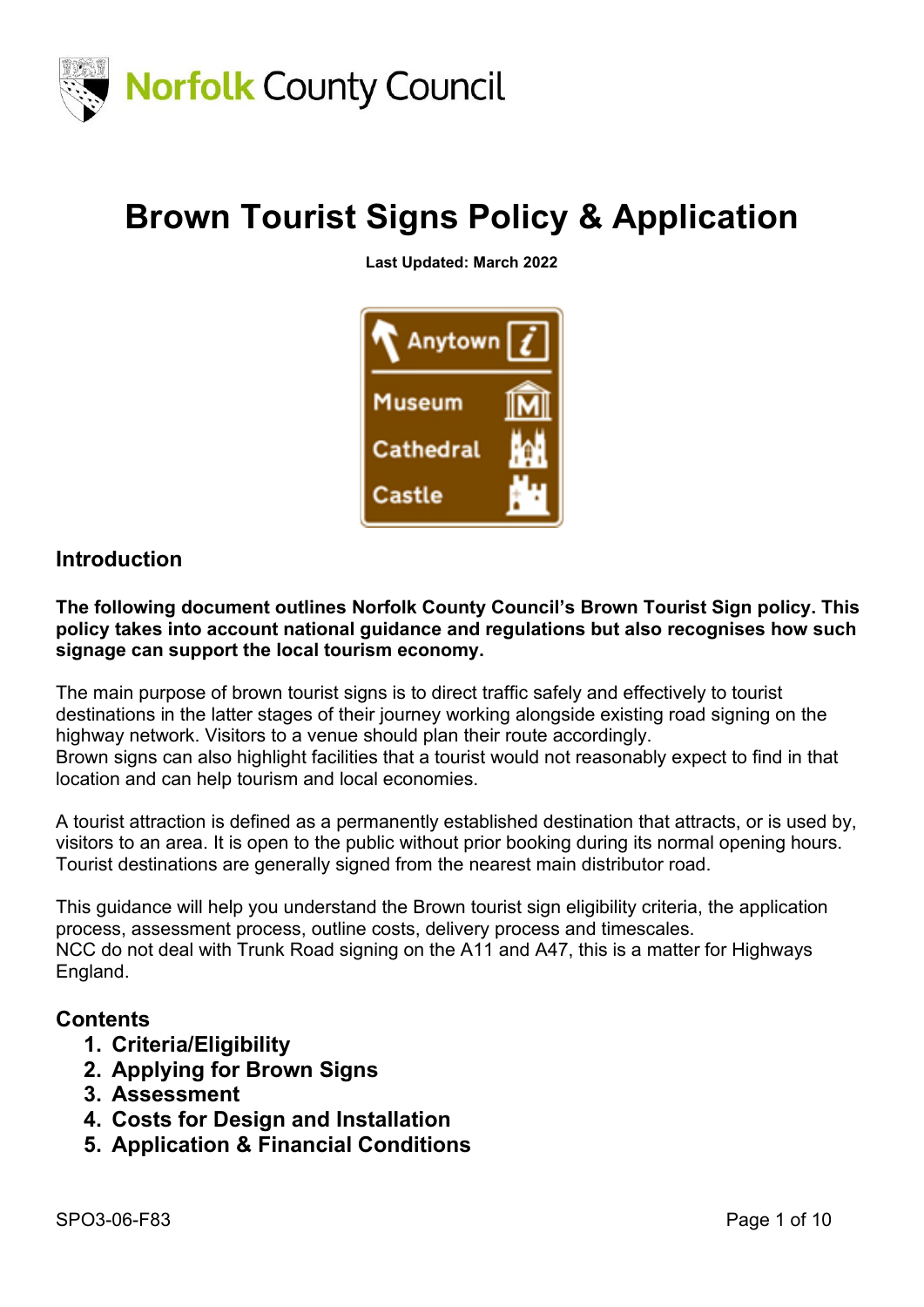

#### 1. **Criteria/Eligibility**

- 1.1. A tourist destination is defined in the Traffic Signs and General Directions 2016 as:
	- a. Tourist Information Centre or Point;
		- i. permanently established attraction or facility (other than a leisure facility) which:
		- ii. attracts or is used by visitors to an area;
		- iii. is open to the public without prior booking during its normal opening hours; and
	- b. is recognised as a tourist attraction or facility by the appropriate national promoter of tourism;
	- c. a village, town or city that is of particular interest to tourists;
	- d. a route that is of particular interest to tourists.

An attraction is a place people visit for pleasure and interest, for example:

- a. Theme park
- b. Historic building
- c. Museum
- d. Zoo

A facility is a tourist amenity, for example:

- e. Camping ground
- f. Picnic site

It's not possible for every tourist destination to be signed due to the number and variety of tourist destinations. Occasionally Norfolk County Council cannot agree to provide tourist signs, even where the destination is eligible.

1.2. Requirements of eligible tourist attractions/facilities

As part of this policy there are further requirements for eligible tourist destinations to ensure we maintain a good quality standard for brown tourism signs. These are listed below.

Tourist attractions (Theme park, historical property, museum, zoos or leisure complex)

- a. Adequate facilities such as toilets, refreshments, litter control etc., are available at or within the immediate vicinity of the attraction
- b. A quality attraction mark through national or regional tourist boards.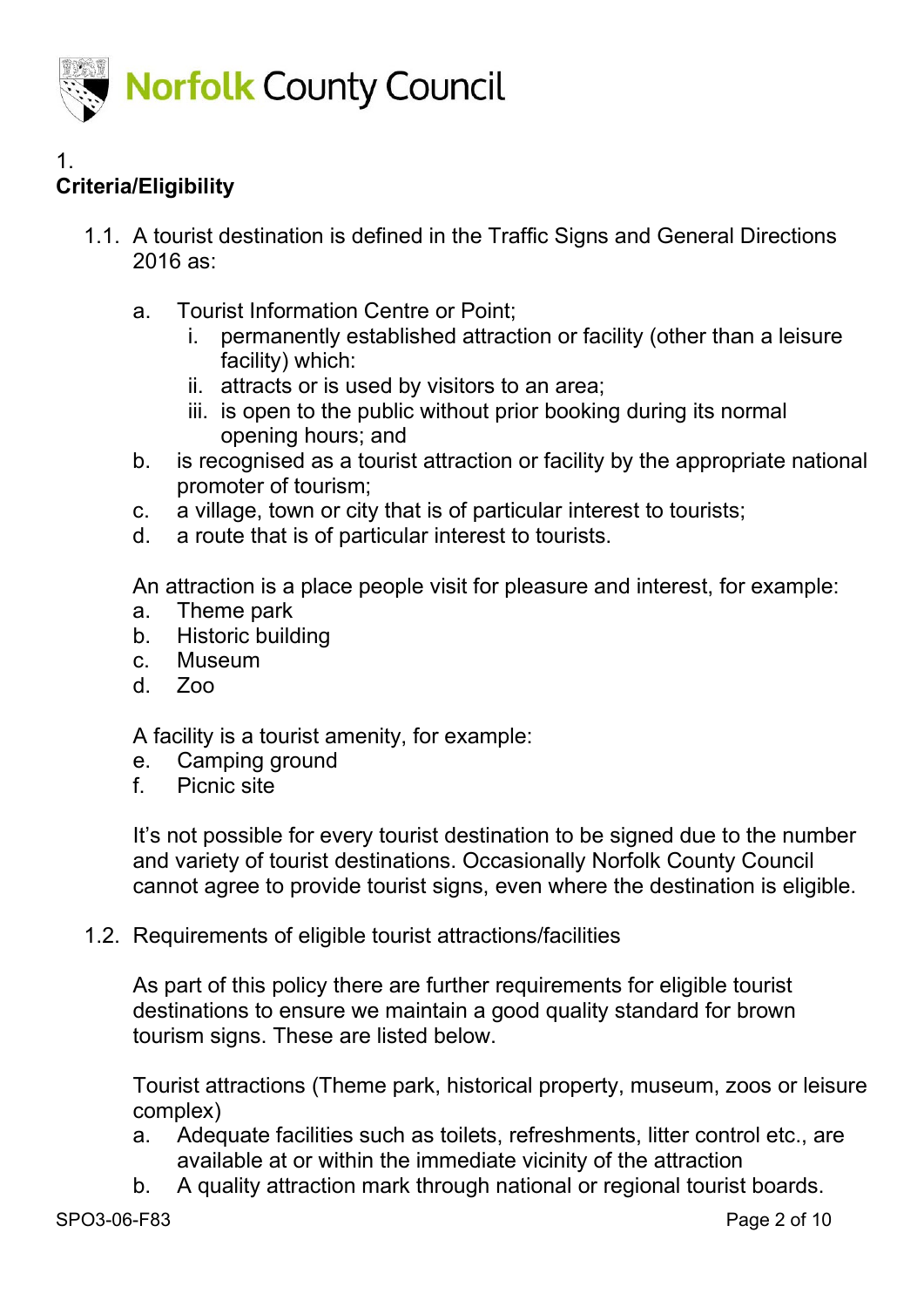

- c. Publicising the attraction and informing visitors of the appropriate route
- d. Adequate on-site parking available. Off-site parking should be within 300 metres of the facility.
- e. Property and sites in the ownership and care of English Heritage or the National Trust are acknowledged as tourist attractions

Tourist facilities (Sports / leisure venue, concert venue, serviced accommodation, cinema and theatres, sports facility, picnic site.)

- f. Adequate facilities such as toilets, refreshments, litter control etc., are available at or within the immediate vicinity of the attraction
- g. Publicise the facility and inform visitors of its location
- h. Adequate on-site parking should be available. Off-site parking should be within 300m of the facility.
- i. Where possible supporting evidence that the facility attracts a significant number of visitors

In addition, camping and caravan parks should;

- j. Be licenced under the Caravan Sites Control of Development Act 1960 and/or the Public Health Act 1936
- k. Have a minimum of 15 pitches available for casual overnight use.
- l. Visit Britain quality grading scheme
- 1.3. Ineligible venues

As per National guidance brown tourism signs will not be considered for the following venues:

- a. Retail outlets
- b. Shops or shopping centres
- c. Garden centres
- d. Exhibition centres or conferencing facilities

(NB: Retail destinations who feel they qualify as a tourist destination should provide evidence as outlined in the requirements in 1.2 of this document.)

Norfolk County Council will consider retail destinations for signing where there is a clear traffic management or road safety concern. Officers will consult recorded accident data and other information to make this assessment. In such cases standard directional signing (black letters, white background) shall be used in accordance with traffic sign regulations.

The main purpose of providing signs to retail destinations is to guide drivers to their intended destination along the most appropriate route during the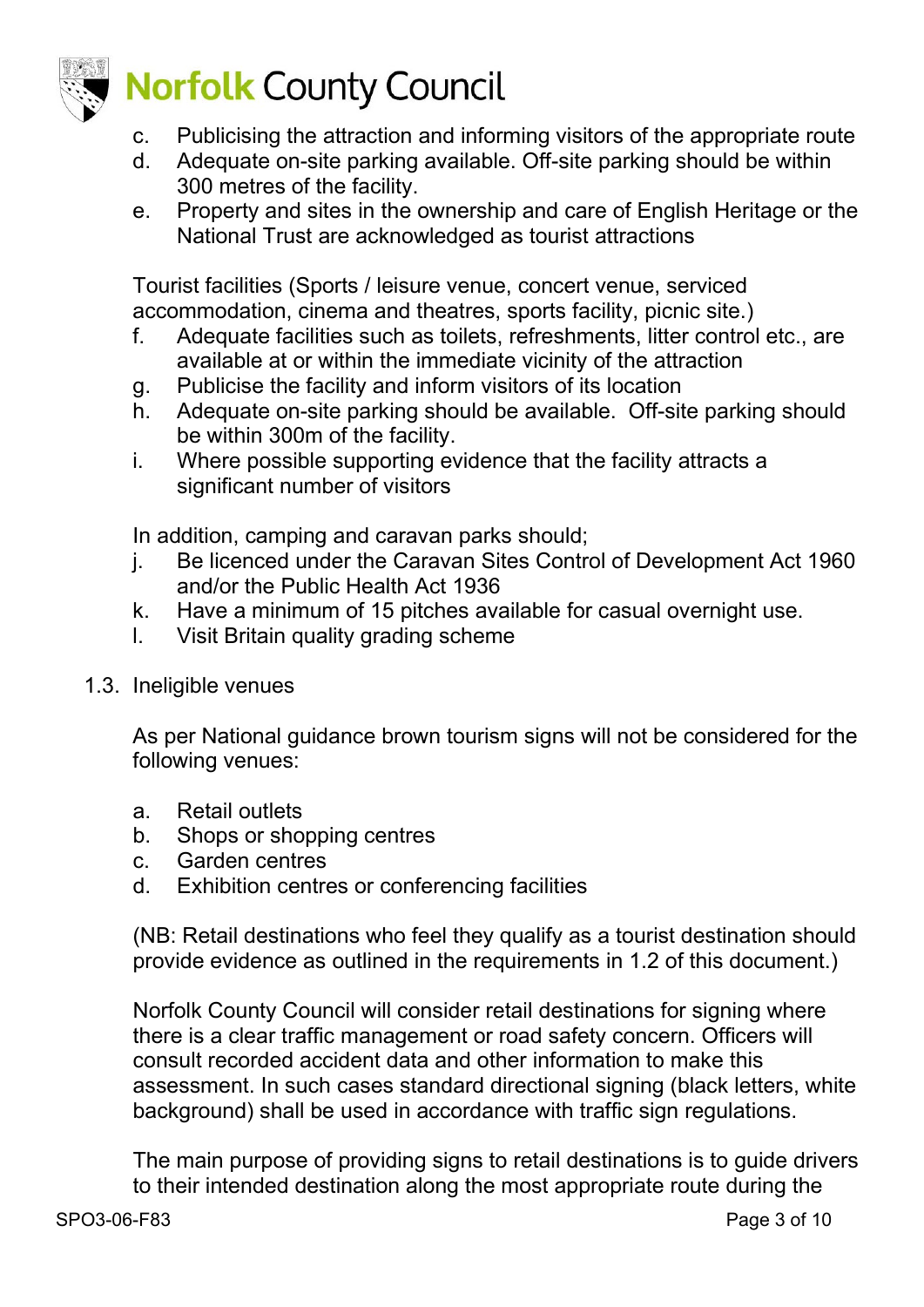

# **Norfolk County Council**

latter stage of their journey, particularly where the destination or entrance may be difficult to find or challenging in terms of highway safety.

We can advise applicants accordingly as to whether their business can be signed in this way and the associated costs.

It is recognised that traffic signs to retail destinations are perceived to be effective marketing tools by businesses, this is not the purpose of such signs. There are other avenues available to advertise and promote businesses. Signing should be used where this will benefit road users (i.e. as an aid to navigation and for safety traffic management reasons)

### $\mathcal{P}$

### **Applying for Brown Tourism Signs**

2.1. Applicants that feel they meet the criteria outlined in this document should complete the application form and pay the assessment fee. Details of the current fee can be found on the [Highways Services fees and charges](https://www.norfolk.gov.uk/business/licences-and-permits/highways-licences-and-permits/highways-services-fees-and-charges)  [webpage.](https://www.norfolk.gov.uk/business/licences-and-permits/highways-licences-and-permits/highways-services-fees-and-charges) Applications should be sent to Norfolk County Council Highways, County Hall, Martineau Lane, Norwich NR1 2DH.

We appreciate that applicants want signs in place for the summer season, with this in mind applications received during the autumn, winter months are best.

If further assistance is required applicants can contact our Customer Service Centre at [highways@norfolk.gov.uk.](mailto:highways@norfolk.gov.uk) More detailed questions may be forwarded to a local Highways Engineer.

### 3.

### **Assessment**

- 3.1. When assessing applications, we will consider if:
	- a. There is a clear and identifiable traffic or pedestrian need for signs.
	- b. The venue is recognised as a tourist destination as outlined in section 1 of this document.
- 3.2. We will also take the following into account when assessing applications
	- a. The signing is required over and above that to the nearest local parish or village or town with existing sign provision, or the venue is within a Parish or Town destination.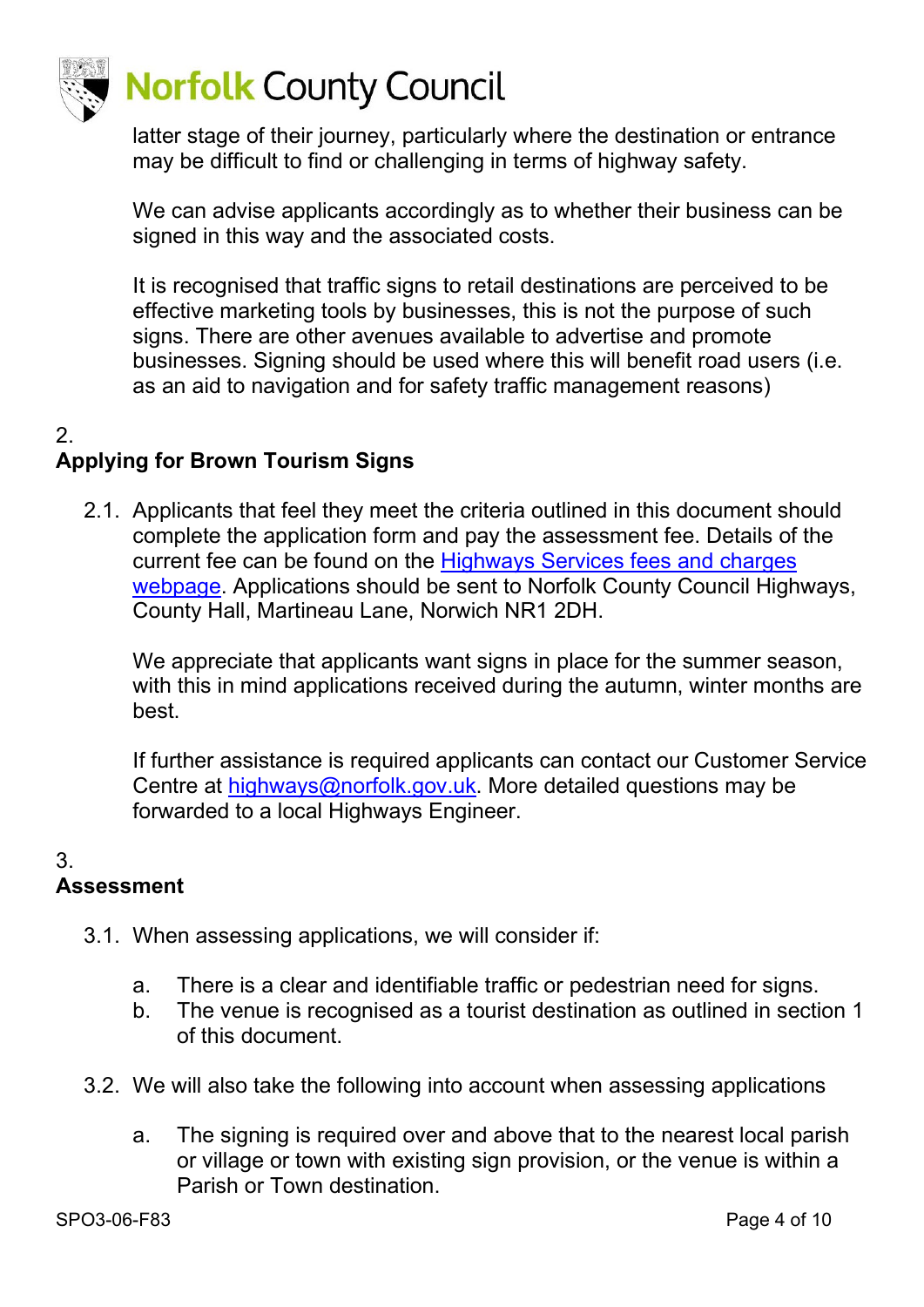

# **Norfolk County Council**

- b. Tourist destinations are generally signed from the nearest main distributor road. (Generally A or B class roads).
- c. Measures should already be in place to assist in finding the establishment.
- d. The environmental impact of new signs within AONB and Conservation Areas needs more careful consideration, smaller scale signs or pedestrian signs may be appropriate.
- e. The amount of signing is proportionate to the road network and volume of traffic likely to visit the venue and takes account of its environmental impact.
- f. Brown Tourist Signs may indicate facilities that a tourist would not reasonably expect to find in that location.
- g. Any advertising benefit should be regarded as a secondary effect.
- h. Norfolk County Council operate a policy to reduce sign clutter on the highway, all requests will be assessed against this policy.
- i. Existing sign face legends/arrangements/content and whether additional information can be added without over burdening the number of destinations.
- j. Whether the destination qualifies for retail destination signing
- 3.3. On approval we provide an initial outline of the following;
	- a. Sign design, (including symbols if appropriate) with the locations of signs.
	- b. Agree whether new signs or amendments to existing signs are required.
	- c. Cost estimate / timescales for the work.

Decisions on the provision of signing to individual destinations should be considered on their merits and will depend on local circumstances. Priority for signing will be given to destinations which attract lager volumes of traffic and which cannot be reached by following existing route hierarchy signs to a parish, town or city which appears in the address. Retail destinations that can be identified in this way will not normally be signed on the main A/B network unless specific route guidance is necessary.

Norfolk is predominantly a rural County and environmentally sensitive so sign clutter is something we want to avoid. As such we will always aim to minimise the size and number of signs we add to our highway network.

We understand our proposals may not always accord with applicants needs and can discuss further whether amendments are feasible.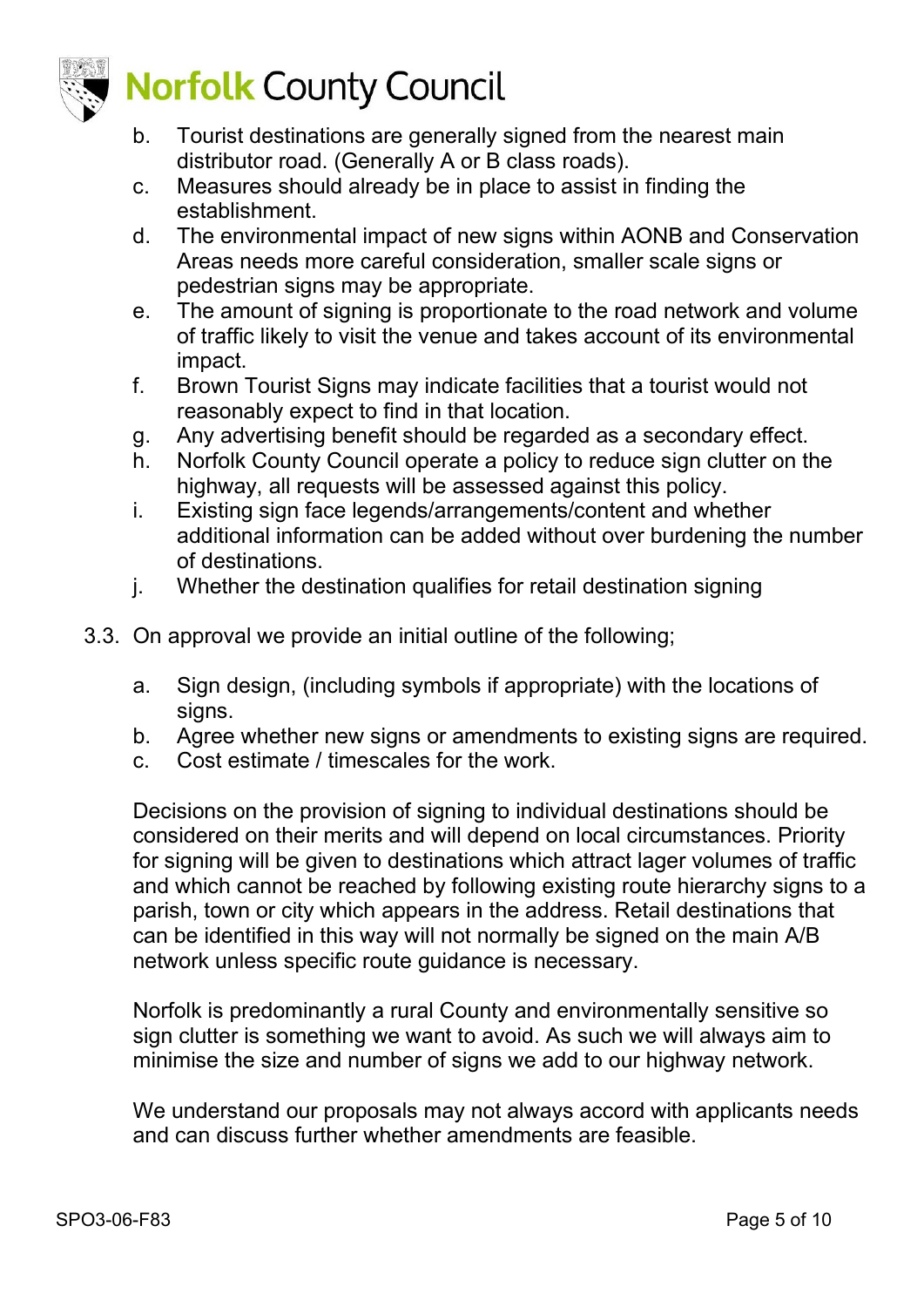

On occasion we may not be able to support an application. We will provide an explanation of our reasons for the decision.

3.4. Timescales

We will guide applicants through the process and understand the need to provide a transparent, timely and cost effective service.

- a. Pre submission advice can be sought by calling our Customer Service **Centre**
- b. Once we have received your application, in most cases, we will aim to give you a decision and a draft outline of signing proposals within 2- 4 weeks.
- c. Simple signing schemes packages can be prepared and delivered within 6-8 weeks on receipt of payment.
- d. More complex schemes may take around 8-12 weeks on receipt of payment.

### 4.

### **Costs for Design and Installation**

4.1. Applicants need to cover the cost of any agreed tourist signs. A simple signing scheme sign may cost from £800-£3,000 to design and install, depending on the size and number of signs. More complex schemes can cost over £10,000. Many design options are available; Norfolk County Council have provided these costs to give you an indication of your possible outlay.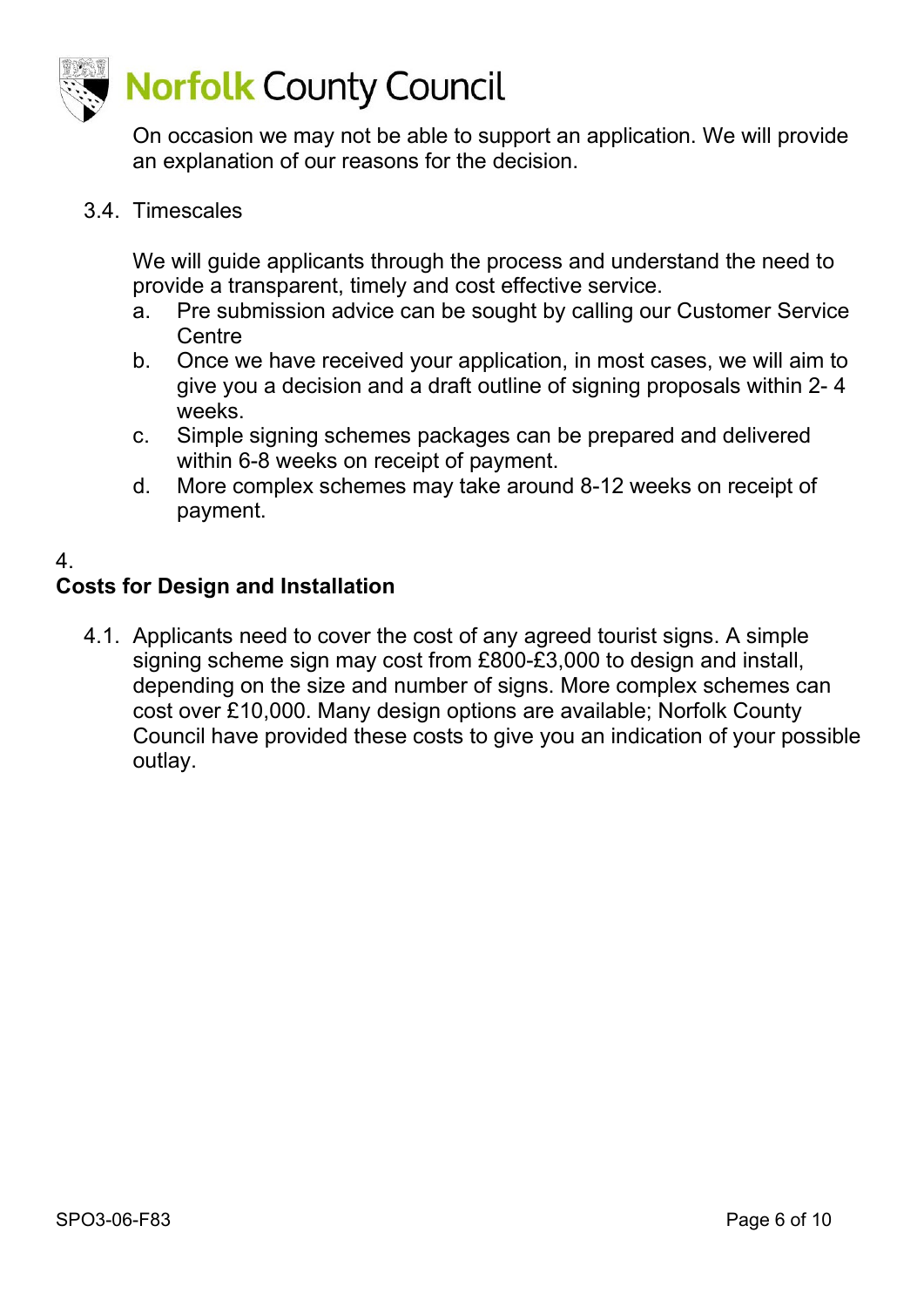

### **Brown tourist signs – application form**

Please read the enclosed notes before completing the application. Decide, from Note 1, the category of tourist destination. Answer the questions relating to that category, providing as much relevant information as possible.

### **Tourist Attractions**

Is the attraction recognised by the English/Regional Tourist Board (enjoy England)? (please supply evidence):

. The contract of the contract of the contract of the contract of the contract of the contract of the contract of the contract of the contract of the contract of the contract of the contract of the contract of the contrac

…………………………………………………………………………………………………………

Do you hold any quality in tourism marks (i.e. rose, crown awards)? (please supply evidence):

. The contract of the contract of the contract of the contract of the contract of the contract of the contract of the contract of the contract of the contract of the contract of the contract of the contract of the contrac

. The contract of the contract of the contract of the contract of the contract of the contract of the contract of the contract of the contract of the contract of the contract of the contract of the contract of the contrac

### **Tourist Facilities**

If a refreshment facility, how many seats available? ………………………………………………………………………

If serviced accommodation, who has inspected the facility and what is their rating? (please supply evidence):

. The contract of the contract of the contract of the contract of the contract of the contract of the contract of the contract of the contract of the contract of the contract of the contract of the contract of the contrac

…………………………………………………………………………………………………………

Please supply evidence that the establishment is a quality tourist destination

SPO3-06-F83 Page 7 of 10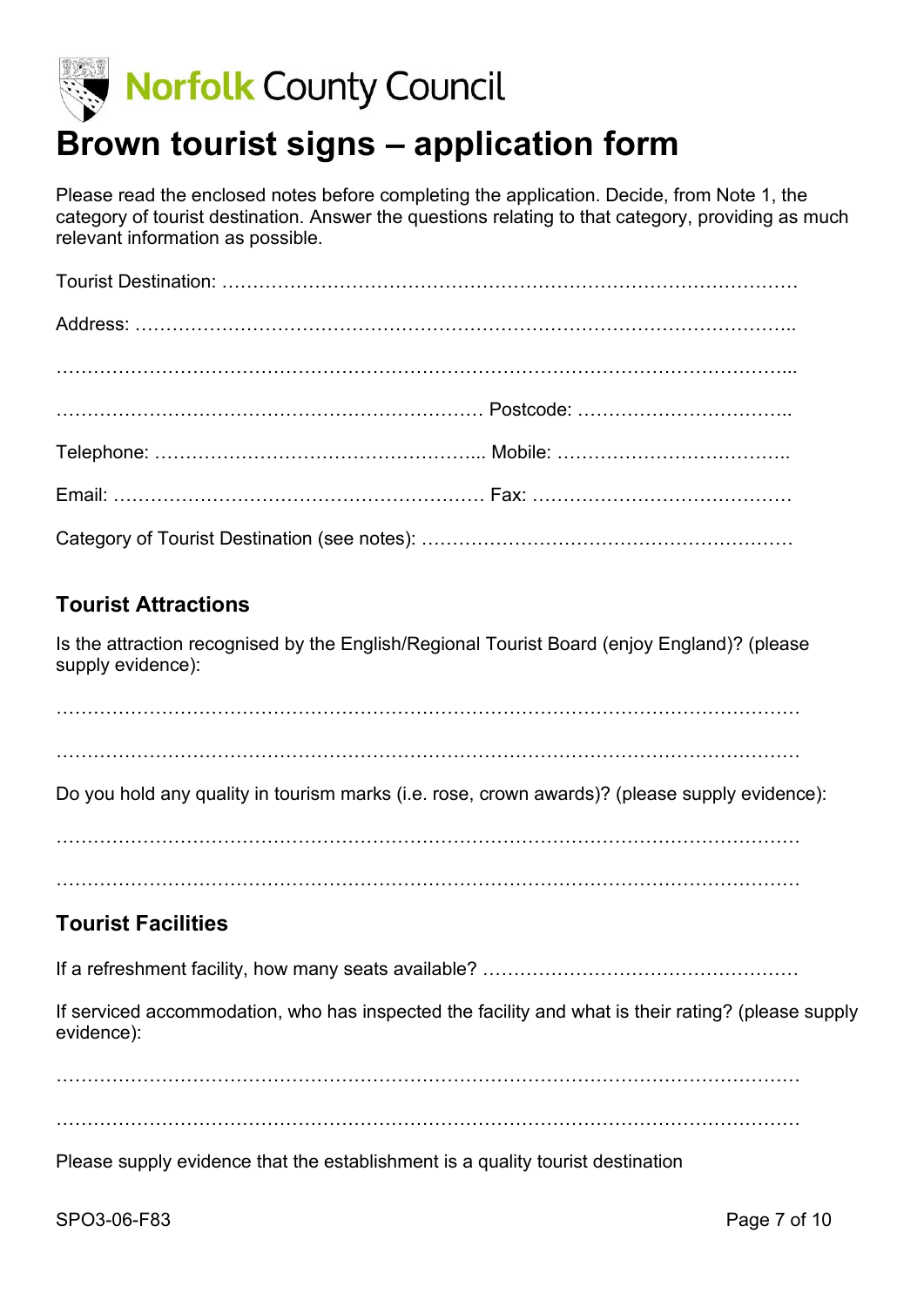

### **Camping and Caravan Parks**

| Please supply evidence that the site is licensed.                                                                                          |  |  |
|--------------------------------------------------------------------------------------------------------------------------------------------|--|--|
|                                                                                                                                            |  |  |
|                                                                                                                                            |  |  |
| <b>All Categories</b><br>What facilities are available? (please continue overleaf if necessary)                                            |  |  |
|                                                                                                                                            |  |  |
|                                                                                                                                            |  |  |
|                                                                                                                                            |  |  |
| What car parking facilities are available and how close are they to the tourist destination?                                               |  |  |
|                                                                                                                                            |  |  |
|                                                                                                                                            |  |  |
| What steps have been taken to publicise the tourist attraction and how are visitors informed of the<br>location? (please supply evidence): |  |  |
|                                                                                                                                            |  |  |
|                                                                                                                                            |  |  |
|                                                                                                                                            |  |  |
| What are the opening times? Include seasonal opening times:                                                                                |  |  |
|                                                                                                                                            |  |  |
|                                                                                                                                            |  |  |
| Is the tourist destination open to members of the public without pre-booking?                                                              |  |  |
|                                                                                                                                            |  |  |
|                                                                                                                                            |  |  |
|                                                                                                                                            |  |  |

…………………………………………………………………………………………………………

SPO3-06-F83 Page 8 of 10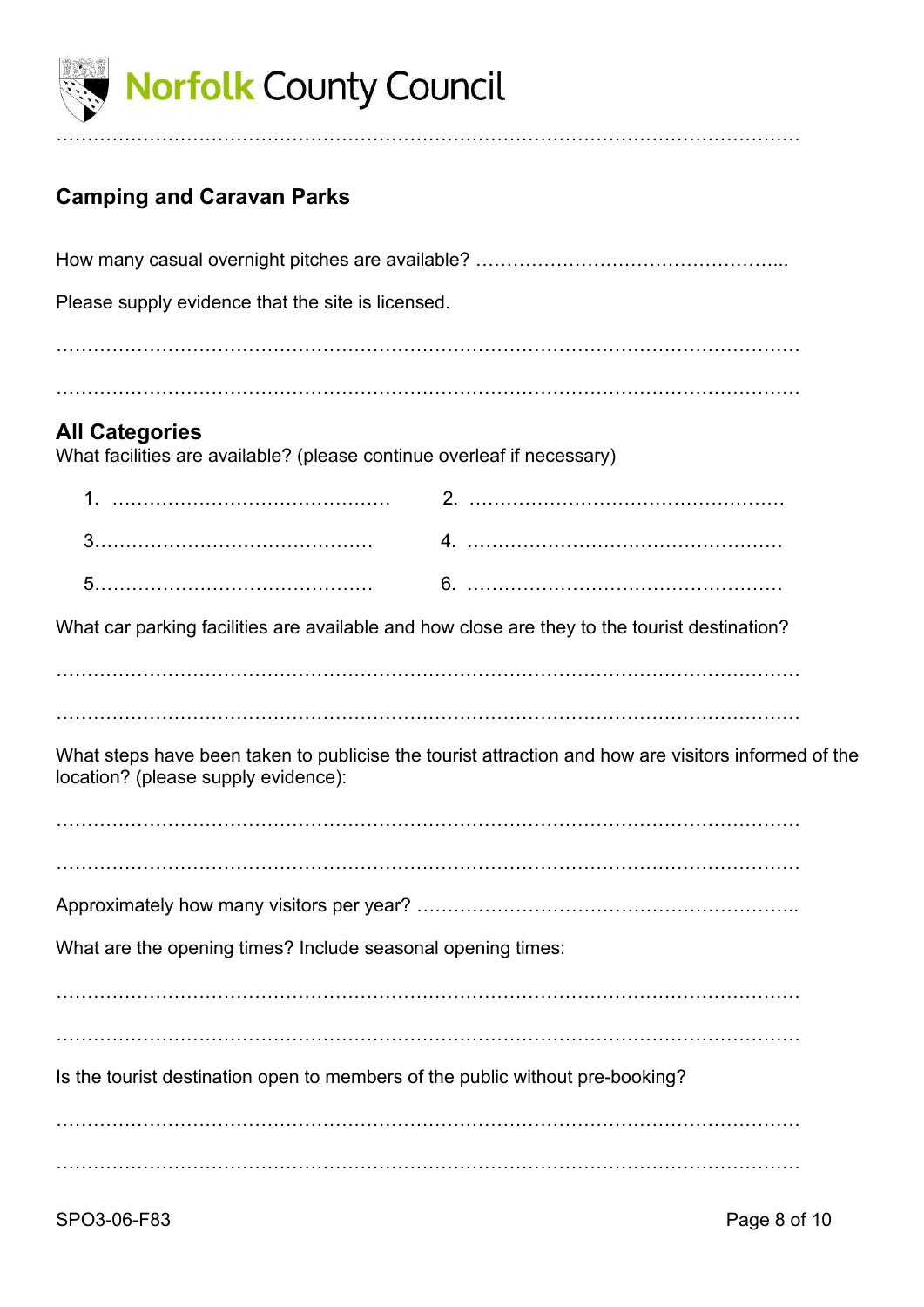

I certify that the above information is correct and I have read and agree with Norfolk County Council's brown tourist sign conditions. I also agree to abide by the decision of Norfolk County Council.

Signed :- ……………………………………. Dated:- ………………………………………

Print Name:- ………………………………… Position:- ……………………………………

Please attach the following:-

- 1. Information in support of this application as requested above.
- 2. Payment of the assessment fee for a brown tourist sign (see the Highways Services fees [and charges webpage](https://www.norfolk.gov.uk/business/licences-and-permits/highways-licences-and-permits/highways-services-fees-and-charges) for details of the current fee). Please make cheques payable to Norfolk County Council. Application to be sent to Norfolk County Council Highways, County Hall, Martineau Lane, Norwich NR1 2DH.

#### **Financial conditions**

The County Council shall seek to minimise any costs incurred in the provision and administration of signing of specific commercial tourist attractions.

The supply and erection of signs may be carried out by the County Council and all costs will be recovered from the applicant.

Applicants will be required to submit an initial payment with their application to cover the assessment by the County Council. This will be non-refundable and may be subject to annual review. See the [Highways Services fees and charges webpage](https://www.norfolk.gov.uk/business/licences-and-permits/highways-licences-and-permits/highways-services-fees-and-charges) for details of the current fee.

Successful applicants will be requested to sign an agreement to pay the full cost of works undertaken on their behalf by the County Council.

Initially, the Applicant will be provided with a budget estimate of the scheme along with any relevant comments regarding the application and proposals.

Subsequently, this information will be updated to provide the Applicant with full details of the proposals and a more representative costing of the scheme.

The total cost sum will include the design, provision, and erection of the signs. The total cost figure will also include a 15% on cost for further programmed maintenance and a 10% administration charge.